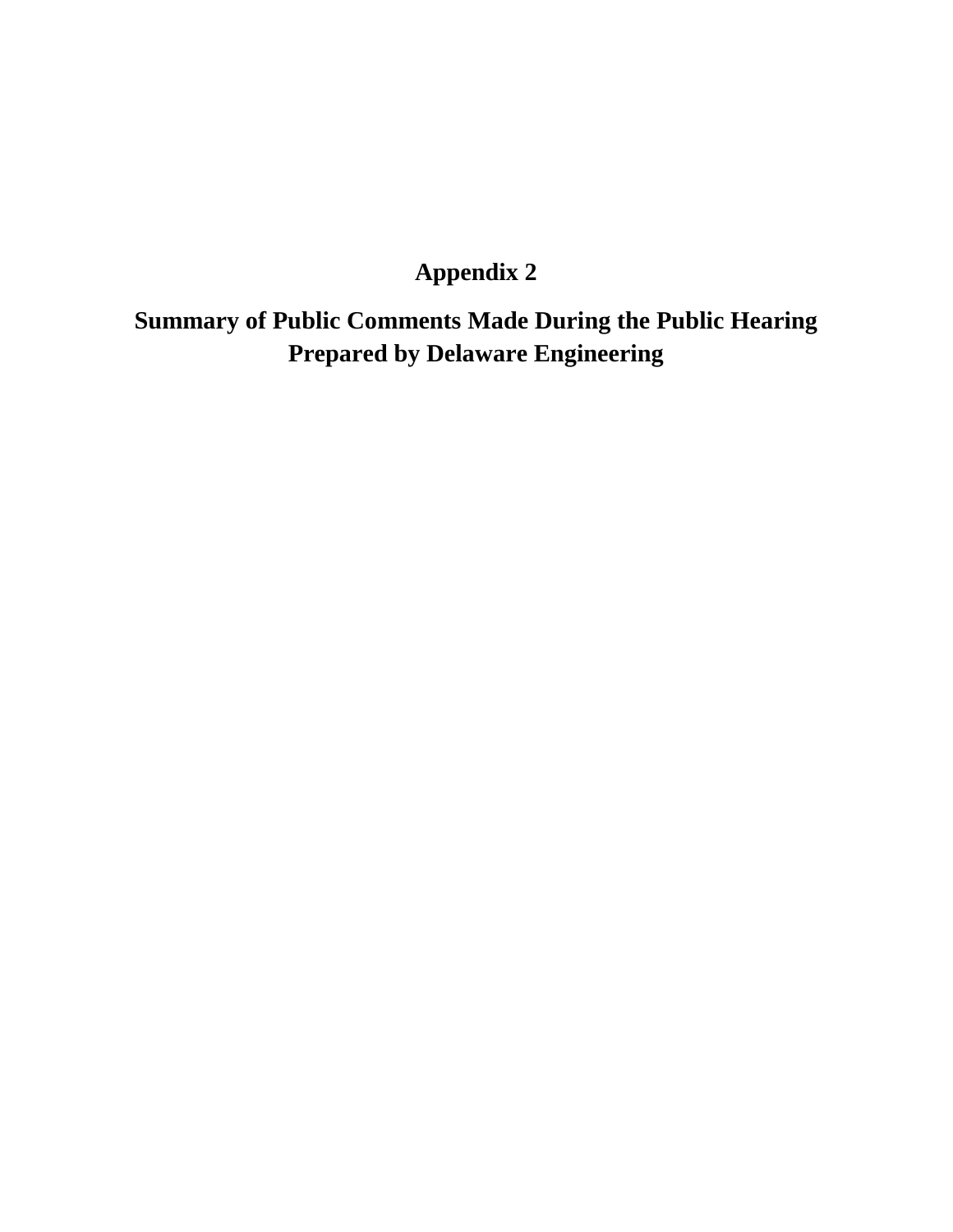# Windham Mountain Sporting Club

**Hearing** 

April 5, 2012

# Opened 7:30 PM on Motion of the board

# Ray Olsen – Bagley Road – Windmont Developer – Gated Community

In Southeast Naples, there are 80 mountaintop communities that have survived and flourished for 1000 years. How is this possible? These communities offer clean air, water, safety, security, etc. Mr. Olsen applauded Mr. Wilcock for his visionary proposal.

Mr. Olsen also stated that water and sewer are needed on Mitchell Hollow Road. He asked if NYCDEP rules govern how quickly the mitigation fees will be used to expand sewer and water on Mitchell Hollow Road.

# Tim Woods, Windham Mountain Partners

Mr. Woods stated that Windham Mountain is pro growth and pro development and while Windham Mountain is not collaborating for the development of the WMSC project, he wished Mr. Wilcock luck. Mr. Woods also stated that Windham Mountain has reviewed the DEIS and wishes to reserve the ability to comment on the project in the future.

# Alan Higgins, Trucking Company

Mr. Higgins stated that he believes that WMSC is an environmentally sensitive project that should be supported due to the resulting construction and operation jobs that will be generated for local people.

# Joe Damrath, NYCDEP

Mr. Damrath read a prepared statement. He stated that DEP has numerous concerns regarding the DEIS. He read a description of the project and stated that the project is located within the Schoharie Watershed which provides 1 billion gallons of water a day to 8 million people in NYC and 1 million people in upstate NY. DEP's role is to protect water quality which DEP has the authority to do so pursuant to Watershed Rules.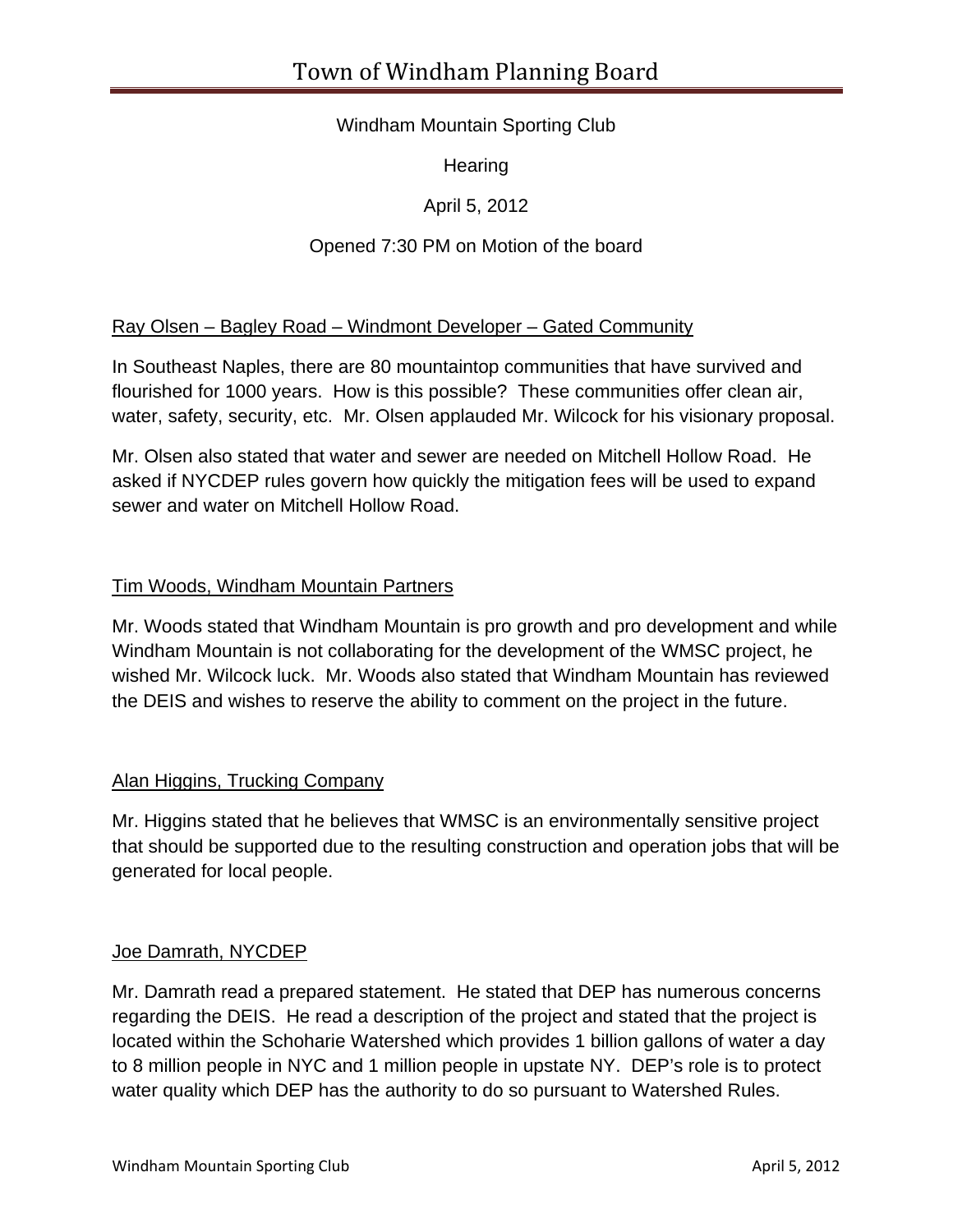DEP has conducted a review of the stormwater and wastewater collection aspects of the DEIS. DEP will fully participate in the SEQR process and will submit written comments. The Lead Agency must take a hard look at the project and ensure that there will be no impacts to environment. As an Involved Agency, DEP wishes to engage in an ongoing dialogue with the Lead Agency to ensure that mitigations are appropriate and adequate.

DEP has identified impacts to water resources in the DEIS. Erosion and sediment control is required for 160 acres of disturbance. There will be water quality impacts associated with the loss of forested cover and change in drainage patterns. The introduction of impervious surfaces will exacerbate erosion that is prevalent due to the site soil types. Groundwater recharge impacts have been identified. An increase in the volume of stormwater offsite has been identified and the DEIS does not address these impacts to water resources.

DEP has reviewed the proposed sanitary sewer system and identified an impact in that trenches dug to install the collection system could drain groundwater. This aspect of the project should be coordinated with the stormwater plan. The sanitary sewer system should meet town or other appropriate standards, and management and ownership of system should be defined in the EIS.

DEP also identified secondary impacts to water quality. DEP commented that 10% full time occupancy is not conservative. The DEIS should evaluate secondary impacts based on 100% full time residential use and 100% occupancy because the project does not include a restriction on full time occupation. Because of this, the number of school children, traffic generated, highway impacts and wastewater treatment demands are underestimated in the DEIS.

Mr. Damrath stated that DEP will file detailed written comments prior to deadline.

#### Tom Poelker

Mr. Poelker asked who requested that the comments were read at the hearing?

#### Joe Damrath

Mr. Damrath stated that he was speaking for the agency.

#### **Tom Poelker**

Mr. Poelker stated that DEPs comments were overstepping jurisdiction their jurisdiction, many not having to do with water quality impacts such as the number of school children that the project might generate.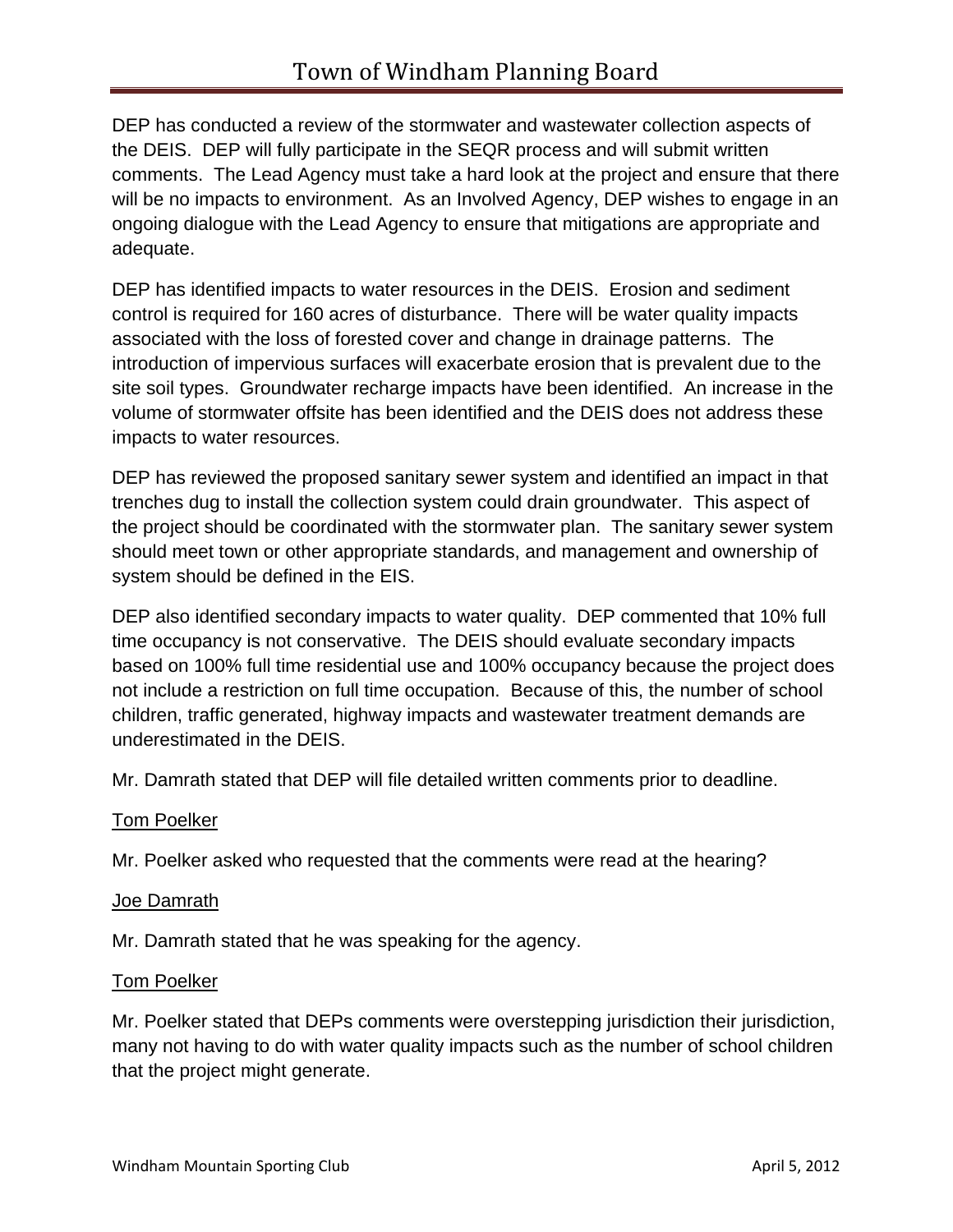# Joe Damrath

Mr. Damrath stated that any part of the DEIS can be reviewed by anyone. The DEPs comments were prepared by many on staff.

#### Tom Poelker

Mr. Poelker stated that DEP's comments are not based on water quality impacts but an anti growth agenda.

#### Joe Damrath

Mr. Damrath stated that he personally did not want the DEP comments to be read at the hearing to be specific because the comments are out of context. He stated that the full written comments will be directed towards water quality protection. Further, Mr. Damrath agreed that the comments regarding the Windham School District were inappropriate.

#### Tom Poelker

Mr. Poelker agreed that the comments regarding the school district were highly inappropriate. He questioned if these comments were prepared by DEP lawyers, the commissioner or the mayor?

#### Joe Damrath

Mr. Damrath stated that many on staff at DEP conducted separate reviews of the DEIS including aspects of secondary growth that can affect water quality. However, the comments regarding the school district is not a water quality impact.

#### Tom Poelker

Mr. Poelker stated that development projects are subject to undue scrutiny by DEP when DEP should be focused on addressing flooding in the watershed which is a much more significant problem and environmental impact.

# Carl Gonzalez, Councilman Town of Windham

Councilman Gonzalez stated that the community is challenged by the sour economy and impact from last year's flooding, so the project is welcome. However, aside from taxes, he questioned what other benefits will the community realize?